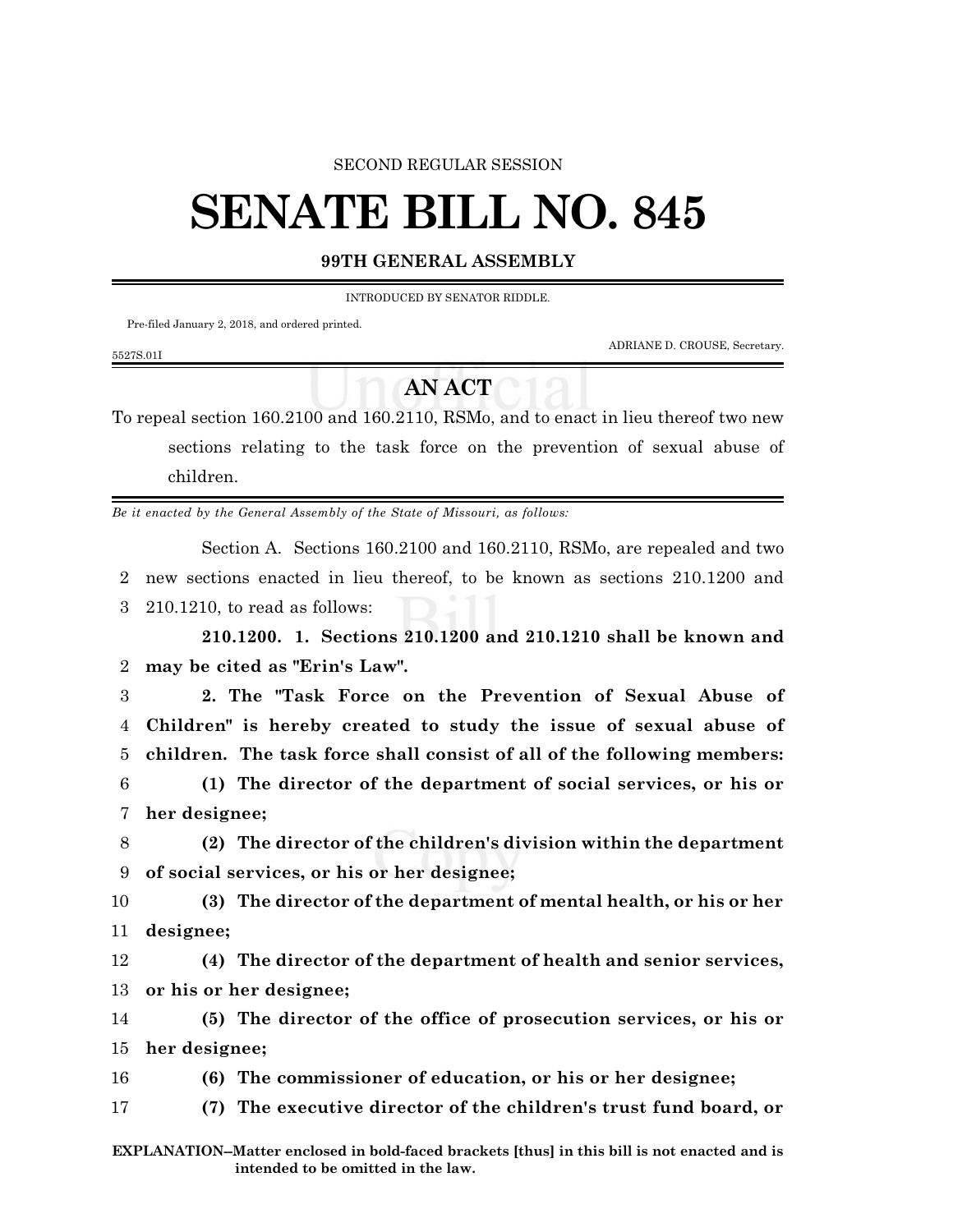SB 845 2

 **his or her designee; (8) A law enforcement representative appointed by the director of the department of social services; (9) An active teacher employed in Missouri appointed by the director of the department of social services; (10) A school principal appointed by the director of the department of social services; (11) A school superintendent appointed by the director of the department of social services; (12) A school counselor appointed by the director of the department of social services; (13) A representative of an organization involved in forensic investigation relating to child abuse in this state appointed by the director of the department of social services; (14) A representative of the state domestic violence coalition appointed by the director of the department of social services; (15) A representative from the juvenile and family court appointed by the director of the department of social services; and (16) A representative from the Missouri Network of Child Advocacy Centers appointed by the director of the department of social services. 3. Members of the task force shall be individuals who are actively involved in the fields of the prevention and treatment of child abuse and neglect and child welfare. The appointment of members shall reflect the geographic diversity of the state. 4. The task force shall elect a presiding officer by a majority vote of the membership of the task force. The task force shall meet at the call of the presiding officer. 5. The task force shall make recommendations for reducing child**

 **sexual abuse and treating children who experience sexual abuse in Missouri. In making those recommendations, the task force shall:**

 **(1) Gather informationconcerning child sexual abuse throughout the state;**

 **(2) Receive reports and testimony from individuals, state and local agencies, community-based organizations, and other public and private organizations; and**

**(3) Create goals for state policy that would prevent child sexual**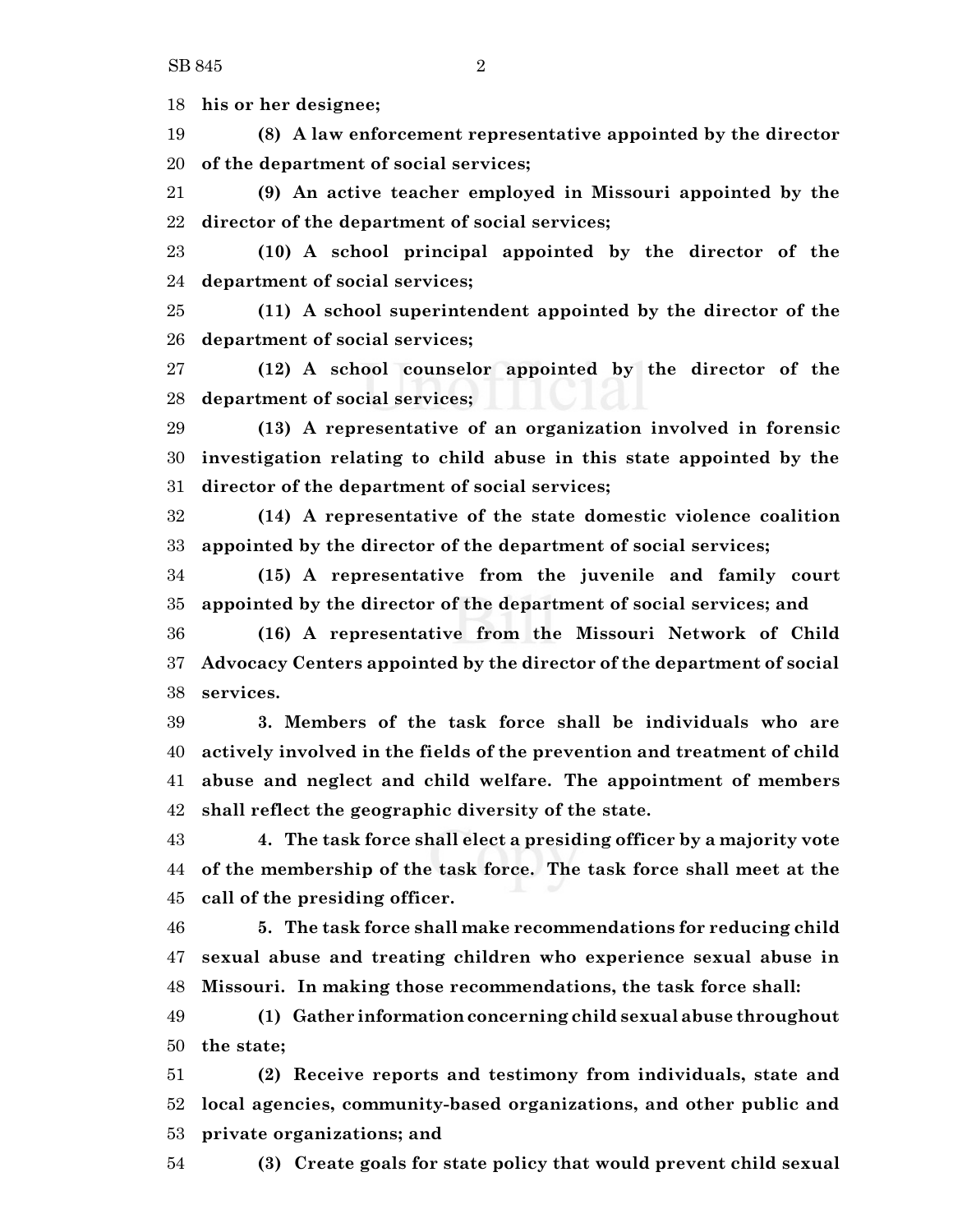**abuse and improve treatment for children who experience sexual abuse.**

 **6. The recommendations may include proposals for specific statutory changes and methods to foster cooperation among state agencies and between the state and local government.**

 **7. The task force shall consult with employees of the department of social services, the department of public safety, department of elementary and secondary education, and any other state agency, board, commission, office, or department as necessary to accomplish the task force's responsibilities under this section.**

 **8. The members of the task force shall serve without compensation and shall not be reimbursed for their expenses.**

 **9. Beginning January 1, 2019, the department of social services, in collaboration with the task force, shall make yearly reports to the general assembly on the department's progress in preventing child sexual abuse and expanding the availability of appropriate treatment for children who experience sexual abuse.**

**210.1210. 1. The task force on the prevention of sexual abuse of children established in section 210.1200 may adopt and submit to the commissioner of education and the state board of education policy recommendations addressing sexual abuse of children that may include: (1) Age-appropriate curriculum for students in pre-K through**

**fifth grade;**

**(2) Training for school personnel on child sexual abuse;**

 **(3) Educational information to parents or guardians provided in the school handbook on the warning signs of a child being abused, along with any needed assistance, referral, or resource information;**

 **(4) Available counseling and resources for students affected by sexual abuse; and**

 **(5) Emotional and educational support for a child of abuse to continue to be successful in school.**

 **2. Any policy recommendation adopted may address without limitation:**

 **(1) Methods for increasing teacher, student, and parent awareness of issues regarding sexual abuse of children, including knowledge of likely warning signs indicating that a child may be a victim of sexual abuse;**

**(2) Actions that a child who is a victim of sexual abuse could**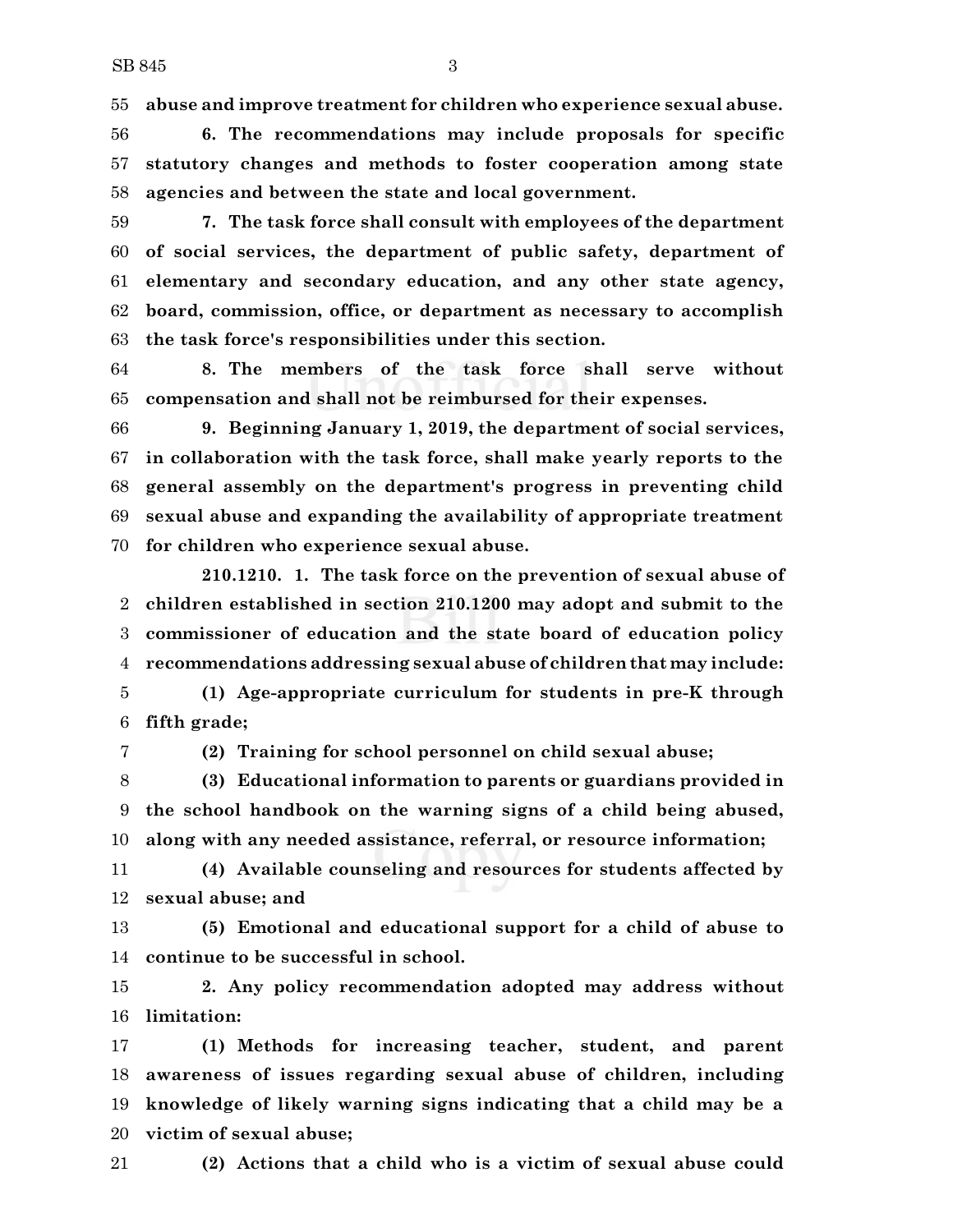| 22             | take to obtain assistance and intervention; and                      |
|----------------|----------------------------------------------------------------------|
| 23             | (3) Available counseling options for students affected by sexual     |
| 24             | abuse.                                                               |
|                | $[160.2100. 1. Sections 160.2100 and 160.2110 shall be$              |
| $\overline{2}$ | known and may be cited as "Erin's Law".                              |
| 3              | 2. The "Task Force on the Prevention of Sexual Abuse of              |
| 4              | Children" is hereby created to study the issue of sexual abuse of    |
| 5              | children. The task force shall consist of all of the following       |
| 6              | members:                                                             |
| 7              | (1) One member of the general assembly appointed by the              |
| 8              | president pro tem of the senate;                                     |
| 9              | (2) One member of the general assembly appointed by the              |
| 10             | minority floor leader of the senate;                                 |
| 11             | (3) One member of the general assembly appointed by the              |
| 12             | speaker of the house of representatives;                             |
| 13             | (4) One member of the general assembly appointed by the              |
| 14             | minority leader of the house of representatives;                     |
| 15             | (5) The director of the department of social services or his         |
| 16             | or her designee;                                                     |
| 17             | (6) The commissioner of education or his or her designee;            |
| 18             | (7) The director of the department of health and senior              |
| 19             | services or his or her designee;                                     |
| 20             | (8) The director of the office of prosecution services or his        |
| 21             | or her designee;                                                     |
| 22             | (9) A representative representing law enforcement                    |
| 23             | appointed by the governor;                                           |
| 24             | (10) Three active teachers employed in Missouri appointed            |
| 25             | by the governor;                                                     |
| 26             | (11) A representative of an organization involved in forensic        |
| 27             | investigation relating to child abuse in this state appointed by the |
| 28             | governor;                                                            |
| 29             | (12) A school superintendent appointed by the governor;              |
| 30             | (13) A representative of the state domestic violence                 |
| 31             | coalition appointed by the governor;                                 |
| 32             | (14) A representative from the juvenile and family court             |
| 33             | appointed by the governor;                                           |
|                |                                                                      |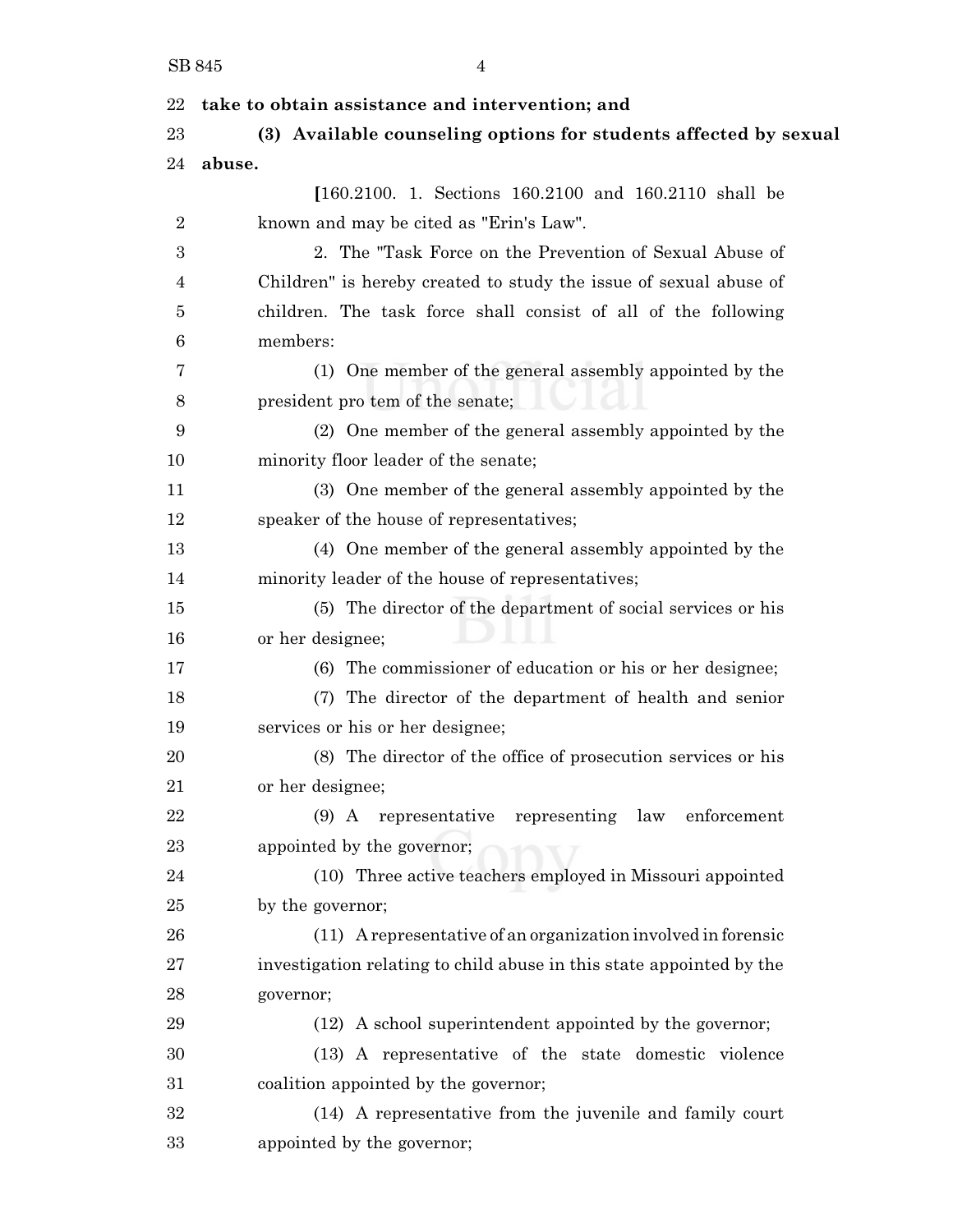(15) A representative from Missouri Network of Child Advocacy Centers appointed by the governor; (16) An at-large member appointed by the governor. 3. Members of the task force shall be individuals who are actively involved in the fields of the prevention of child abuse and neglect and child welfare. The appointment of members shall reflect the geographic diversity of the state. 4. The task force shall elect a presiding officer by a majority vote of the membership of the task force. The task force shall meet at the call of the presiding officer. 5. The task force shall make recommendations for reducing child sexual abuse in Missouri. In making those recommendations, the task force shall: (1) Gather information concerning child sexual abuse throughout the state; (2) Receive reports and testimony from individuals, state and local agencies, community-based organizations, and other public and private organizations; and (3) Create goals for state policy that would prevent child sexual abuse. 6. The recommendations may include proposals for specific statutory changes and methods to foster cooperation among state agencies and between the state and local government. 7. The task force shall consult with employees of the department of social services, the department of public safety, department of elementary and secondary education, and any other state agency, board, commission, office, or department as necessary to accomplish the task force's responsibilities under this section. 8. The members of the task force shall serve without compensation and shall not be reimbursed for their expenses. 9. Beginning January 1, 2014, the department of elementary and secondary education, in collaboration with the task force, shall make yearly reports to the general assembly on the department's progress in preventing child sexual abuse.**] [**160.2110. 1. The task force on the prevention of sexual

abuse of children established in section 160.2100 may adopt and